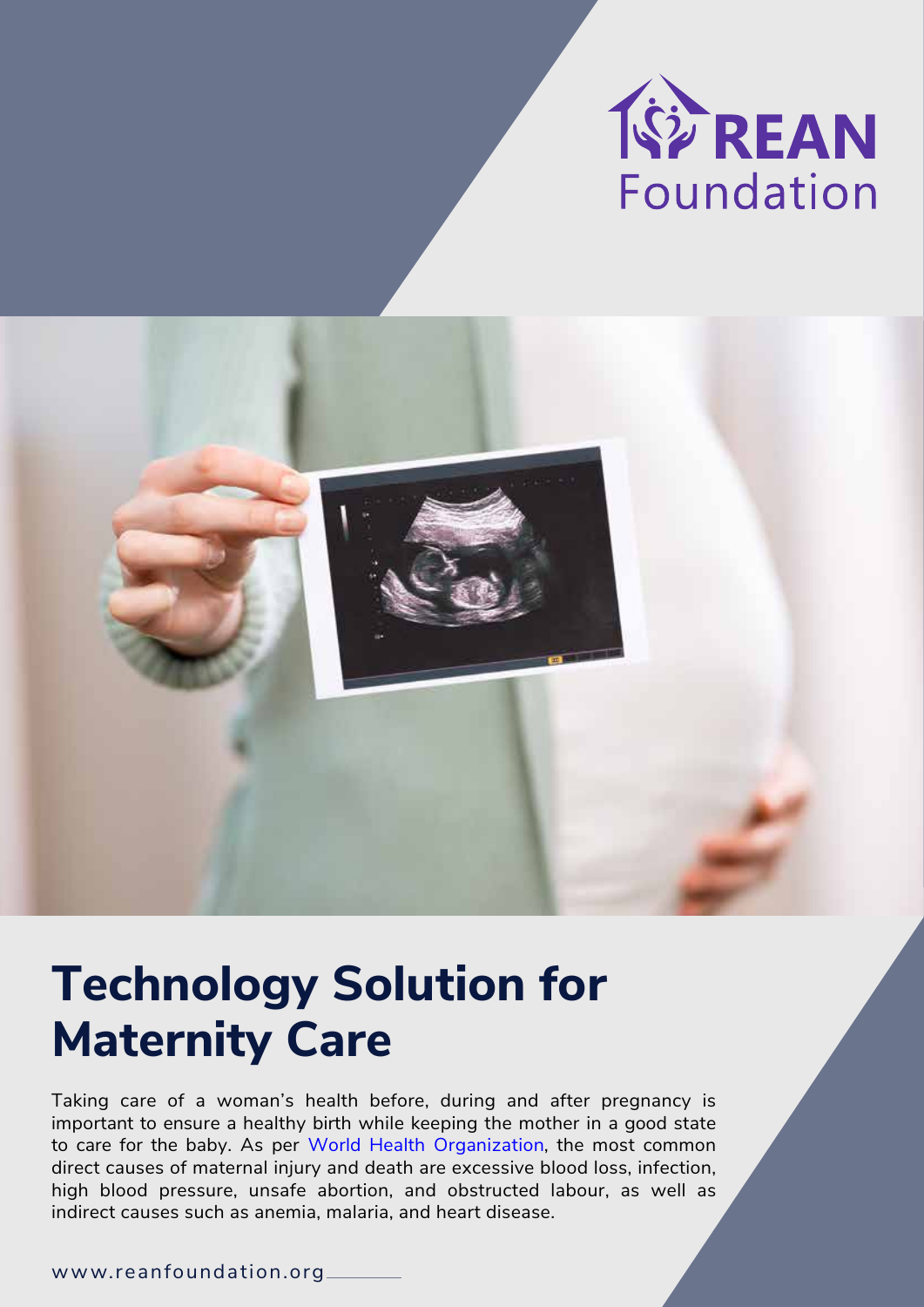Although important progress has been made in the last two decades, about 2,95,000 women died during and following pregnancy and childbirth in 2017. Almost all of these deaths occur in low-resource settings, and most can be prevented.

## **Major Risk Factors During Pregnancy Include:**

**Severe Anaemia** 

**Pregnancy in early or later age (less than 20 years or after 35 years age)** 

**Twin/Multiple pregnancy**

**Gestational Diabetes Mellitus (GDM)**

**Hypothyroidism**

**Pregnancy induced hypertension**

### **Syphilis / HIV Positive**





Higher rates of early and neonatal mortality were observed among women who are uneducated, poor, nonworking, from rural areas, and having no exposure to mass media. Several studies suggest that, especially in low resource settings, limited compliance with complete antenatal care by pregnant women as well as fragmented compliance tracking mechanisms at the community health level, contributes to the ongoing issues cited above.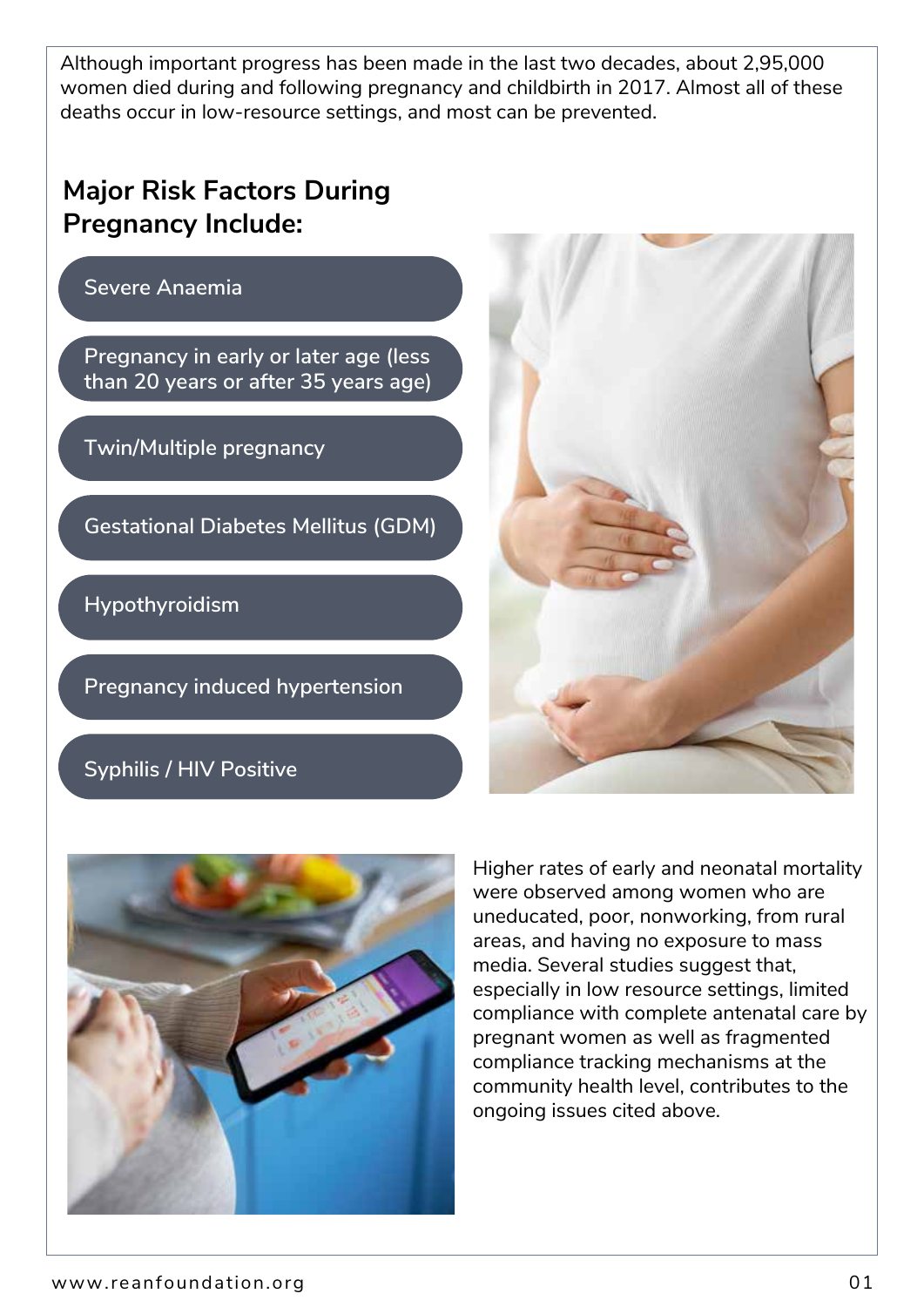# **A Comprehensive Solution:**

REAN HealthGuru virtual care platform can be effectively used to share and update medical information, daily vitals, etc. of expecting mothers with their medical care team and family members. During pregnancy, women can use the friendly mobile platform for the following services:

- 1. Keeping a track of diet to ensure that they are getting enough nutrients. A pregnant woman needs to get plenty of fruits, vegetables, healthy fats, lean protein and whole grains. REAN HealthGuru provides a platform to quickly upload the food that you eat and know the calories intake. This can then be shared with the consulting doctor to analyze and moderate if required.
- important for healthy pregnancy and a complication-free birth. REAN HealthGuru application and bot can provide videos with exercises and activities that can be done during different phases of pregnancy. Pregnant women can access these videos and information sources to better plan their daily activity schedule in consultation with their gynaecologist. 2. Having an active, fit lifestyle is equally
- 3. Track daily vitals like blood pressure, blood sugar levels, weight and use the mobile application to keep a record. It can then be seen as a trend developing over a period of time that can be analyzed by the medical practitioner to better understand daily health metrics performance.



- Pregnant women can share their medical records, screening results and prescriptions in a **4.** secure manner with their family and care group. In this way, all medical history is in one place and can be accessed whenever the need arises. This allows easy communication with the doctor that is much better than the infrequent personal visits to the physician's clinic, while having quick access to the medical support team in case of any medical emergencies.
- Taking regular vitamins are a part of daily schedule during and post pregnancy. Missing **5.** regular medications can pose unique challenges for maternal health as well as fetal well-being. It is easy to ensure 100% medication adherence with regular medicine reminders with REAN HealthGuru.
- Mindfulness programs can be a great help for pregnant mothers to reduce maternal anxiety **6.**and improve pregnancy outcomes and delivery.The mobile health platform is the perfect medium to access mindfulness videos and articles and get positive motivation to reduce stress and medication adherence.